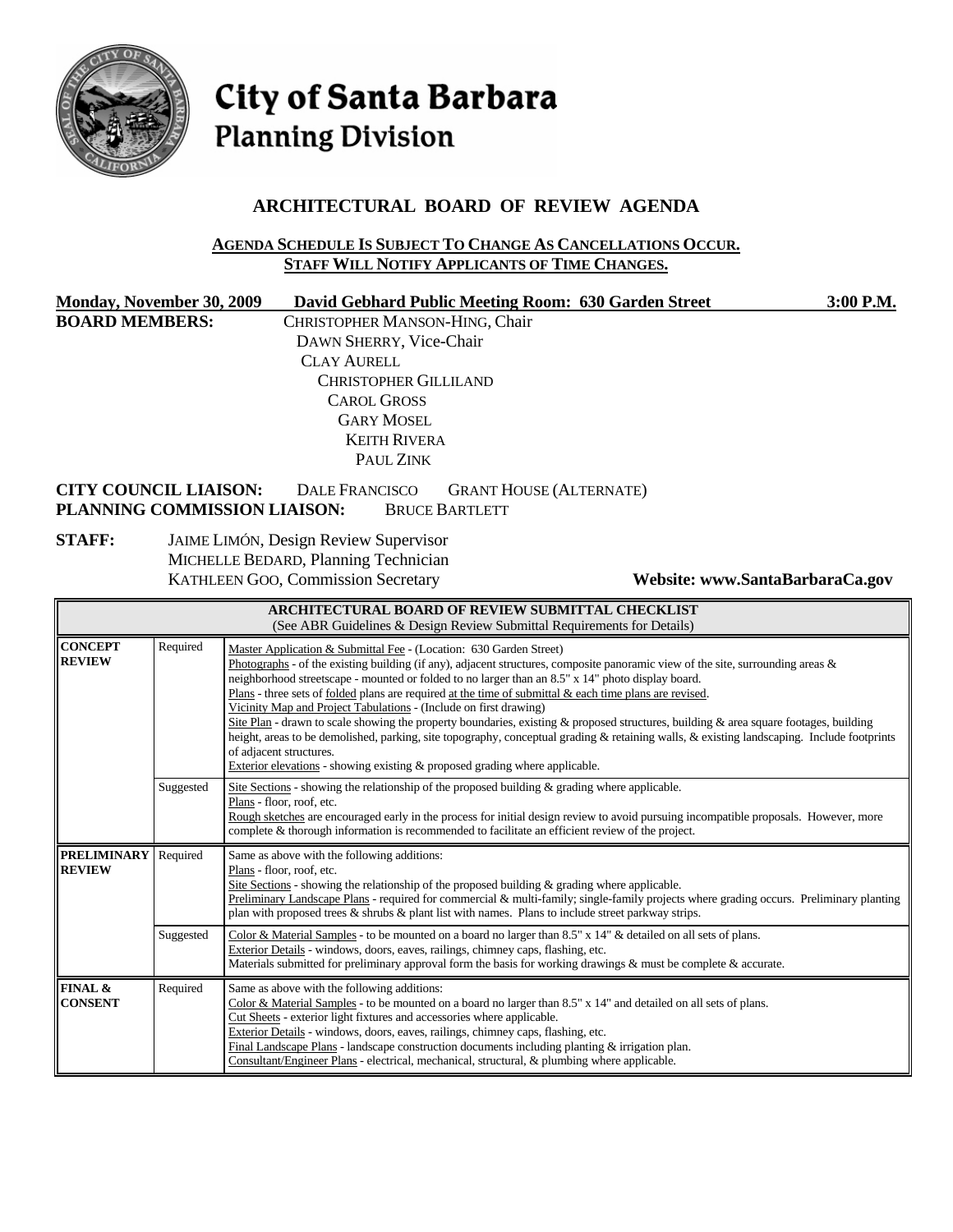#### **PLEASE BE ADVISED**

- The approximate time the project will be reviewed is listed to the left of each item. It is suggested that applicants arrive 15 minutes early. The agenda schedule is subject to change as cancellations occur. Staff will notify applicants of time changes.
- The applicant's presence is required. If an applicant is not present, the item will be postponed indefinitely. If an applicant cancels or postpones an item without providing advance notice, the item will be postponed indefinitely and will not be placed on the following Architectural Board of Review (ABR) agenda. In order to reschedule the item for review, a rescheduling fee will be paid and the applicant must fill out and file a Supplemental Application Form at 630 Garden Street (Community Development Department) in addition to submitting appropriate plans.
- All approvals made by the ABR are based on compliance with Municipal Code Chapter 22.68 and with adopted ABR guidelines. Some agenda items have received a mailed notice and are subject to a public hearing.
- The ABR may grant an approval for any project scheduled on the agenda if sufficient information has been provided and no other discretionary review is required. Substitution of plans is not allowed, if revised plans differing from the submittal sets are brought to the meeting, motions for preliminary or final approval will be contingent upon staff review for code compliance.
- The Board may refer items to the Consent Calendar for Preliminary and Final ABR approval.
- Concept review comments are valid for one year. A Preliminary approval is valid for one year from the date of the approval unless a time extension has been granted. A Final approval is valid for two years from the date of final action unless a time extension has been granted or a Building Permit has been issued.
- Decisions of the ABR may be appealed to the City Council. For further information on appeals, contact the Planning Division Staff or the City Clerk's office. Appeals must be in writing and must be filed with the City Clerk at City Hall, 735 Anacapa St. within ten (10) calendar days of the meeting at which the Board took action or rendered its decision.
- **AMERICANS WITH DISABILITIES ACT:** In compliance with the Americans with Disabilities Act, if you need special assistance to gain access to, comment at, or participate in this meeting, please contact the Planning Division at 805-564-5470. If possible, notification at least 48 hours prior to the meeting will enable the City to make reasonable arrangements in most cases.
- **AGENDAS, MINUTES and REPORTS**: Copies of all documents relating to agenda items are available for review at 630 Garden St. and agendas and minutes are posted online at [www.SantaBarbaraCa.gov/abr](http://www.santabarbaraca.gov/abr) **Materials related to an item on this agenda submitted to the ABR after distribution of the agenda packet are available for public inspection in the Community Development Department located at 630 Garden St., during normal business hours.** If you have any questions or wish to review the plans, please contact Michelle Bedard, at (805) 564-5470 between the hours of 8:30 a.m. to 4:00 p.m., Monday through Thursday, and every other Friday, or by email at [mbedard@santabarbaraca.gov](mailto:mbedard@santabarbaraca.gov). Please check our website under City Calendar to verify closure dates.

### **LICENSING ADVISORY:**

The Business and Professions Code of the State of California and the Municipal Code of the City of Santa Barbara restrict preparation of plans for certain project types to licensed professionals. Applicants are encouraged to consult with Building and Safety Staff or Planning Staff to verify requirements for their specific projects.

Unlicensed persons are limited to the preparation of plans for:

- $\triangleright$  Single or multiple family dwellings not to exceed four (4) units per lot, of wood frame construction, and not more than two stories and basement in height;
- ¾ Non-structural changes to storefronts; and,
- $\blacktriangleright$  Landscaping for single-family dwellings, or projects consisting solely of landscaping of not more than 5,000 square feet.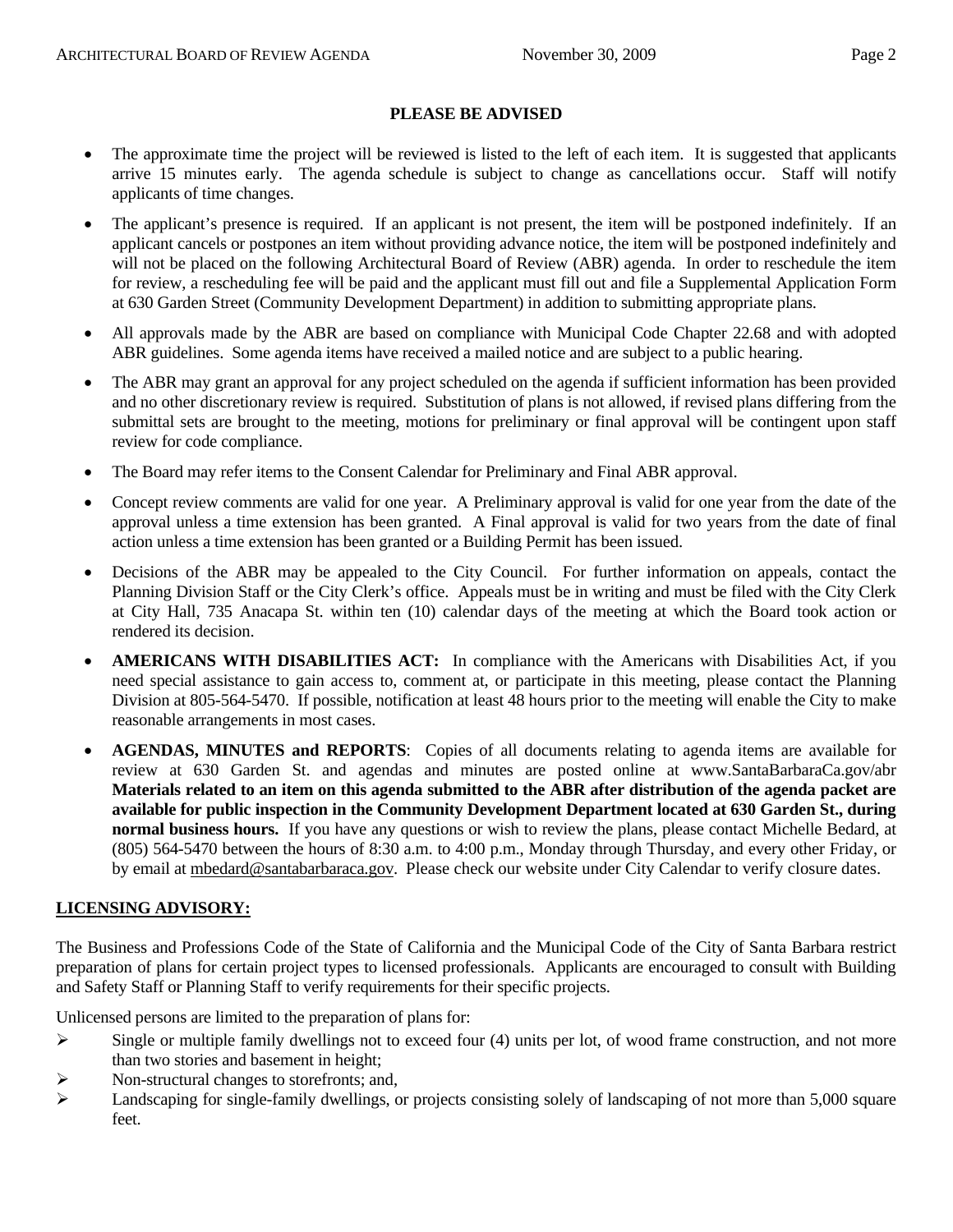## **NOTICE:**

- 1. That on Thursday, November 19, 2009 at 4:00 p.m., this Agenda was duly posted on the indoor and outdoor bulletin boards at the Community Development Department, 630 Garden Street, and online at [www.SantaBarbaraCa.gov/abr.](http://www.santabarbaraca.gov/abr)
- 2. This regular meeting of the Architectural Board of Review will be broadcast live on City TV-18, or on your computer via <http://www.santabarbaraca.gov/Government/Video/> and then clicking City TV-18 Live Broadcast. City TV-18 will also rebroadcast this meeting in its entirety on Wednesday at Noon and the following Monday at 9:00 a.m. An archived video copy of this meeting will be viewable on computers with high speed internet access the following Wednesday at [www.santabarbaraca.gov/abr](http://www.santabarbaraca.gov/abr) and then clicking *Online Meetings.*

### **GENERAL BUSINESS:**

- A. **Public Comment:** Any member of the public may address the Architectural Board of Review for up to two minutes on any subject within their jurisdiction that is not scheduled for a public discussion before the Board on that day. The total time for this item is ten minutes. (Public comment for items scheduled on today's agenda will be taken at the time the item is heard.)
- B. Approval of the minutes of the Architectural Board of Review meeting of **November 16, 2009**.
- C. Consent Calendar review of November 30, 2009. The regular Consent agenda for November 23, 2009 was cancelled.
- D. Announcements, requests by applicants for continuances and withdrawals, future agenda items, and appeals.
- E. Subcommittee Reports.

### **CONCEPT REVIEW - NEW ITEM: PUBLIC HEARING**

### **1. 1150 SAN ROQUE RD A-1 Zone**

| (3:15)                    | <b>Assessor's Parcel Number:</b> | 055-171-007           |
|---------------------------|----------------------------------|-----------------------|
| $(45$ M <sub>IN</sub> $)$ | <b>Application Number:</b>       | MST2009-00517         |
|                           | Owner:                           | City of Santa Barbara |
|                           | Agent:                           | Patricia Saley        |
|                           | Architect:                       | <b>KBZ</b> Architects |

(Proposal to construct three new water treatment structures, two new treatment tank enclosures, and relocate 6 parking spaces at the Cater Water Treatment Plant. The proposal involves 12,436 square feet of new construction to the existing 159,304 square foot facility for a total of 171,740 square feet. The proposal will bring the existing facility into conformance with new U.S. Environmental Protection Agency (EPA) regulations. The project requires Planning Commission review for a Conditional Use Permit and Zoning Modifications for parking and encroachments into the required front and interior setbacks.)

**(Comments only; Project requires Environmental Assessment, Compatibility Analysis, and Planning Commission review for Conditional Use Permit, a parking modification and encroachments into the required front and interior setbacks.)**